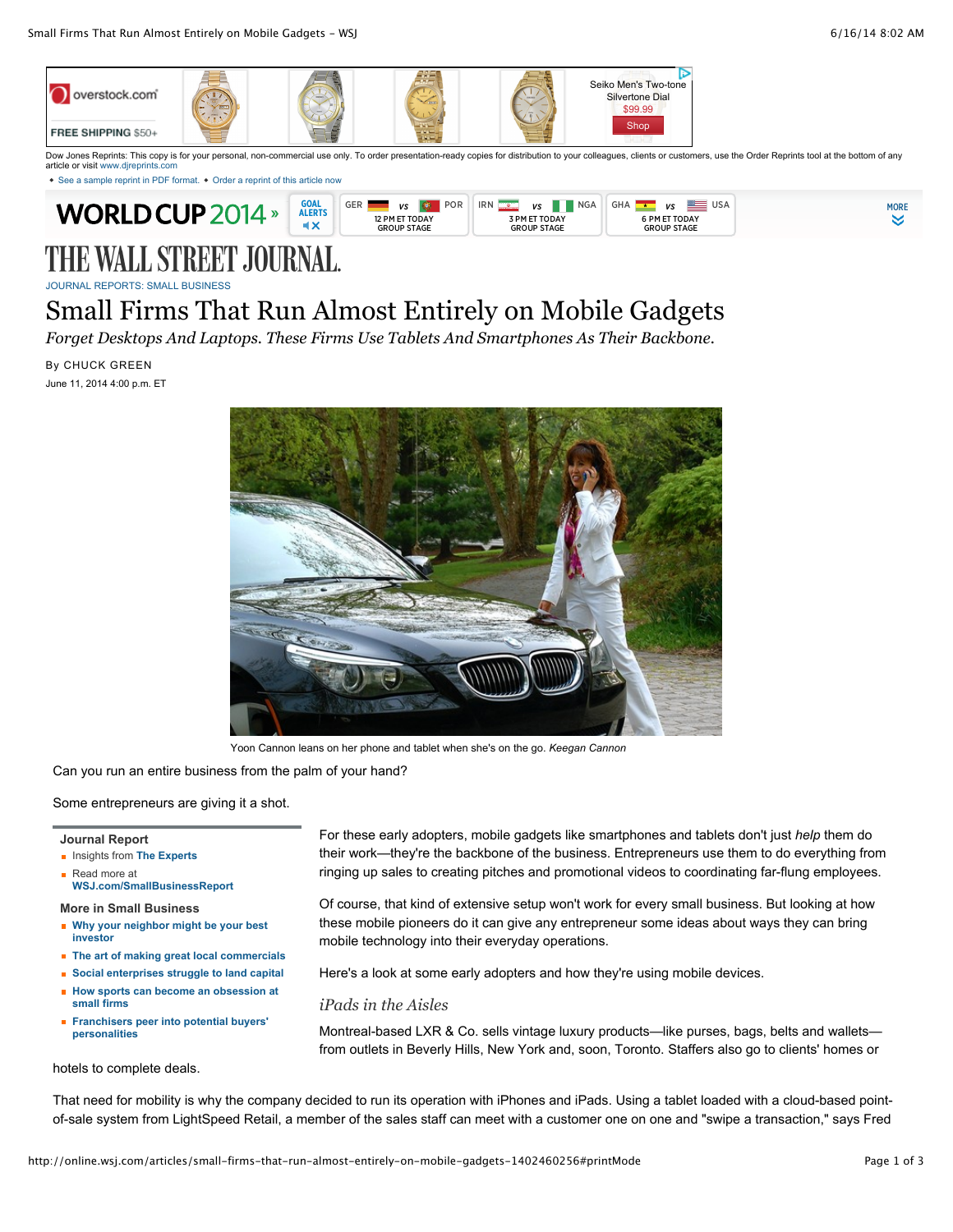Mannella, founder and chief executive.

"When we go to clients' hotel or home and process a \$15,000 transaction, it goes fast," he says. "These people don't like to wait; when they want it, they want it right away."

In stores, meanwhile, staffers can use mobile gadgets to complete sales wherever customers happen to be. Managers can also order items for customers that are in the warehouse but not in the store.

Moreover, Mr. Mannella can remotely track sales at his stores. "We get to know—at any given point in the day—when a transaction went through and the volume of sales. It's made our life so much easier," Mr. Mannella says.

#### *Downtime? Not Anymore*

Yoon Cannon, who runs Paramount Business Coach, in Doylestown, Pa., stores company records on her laptop and prefers to use it when she has a lot to type. But when she's on the road—which is some 40% of the time—she relies on an [iPhone](http://topics.wsj.com/subject/I/iphone/1663?lc=int_mb_1001) and iPad.

"I'm in the car a lot for both work and family," Ms. Cannon says. "I have voice-activated apps that read me info I need to review from websites. Voice-activated apps like Dragon Dictate or Siri will also convert my speaking voice to [email] if I need to get out some urgent responses."

The gadgets also help her manage her five to eight remote employees. A collection of apps like Podio let her organize their email correspondence, oversee projects and give them feedback.

Likewise, she can stay in touch with clients. For instance, she can use Skype to videoconference with them over her phone and let them see what's on her screen so she can show them information quickly, among other things. She can also record and edit videos from her phone and put together presentations and proposals.

Still, the setup isn't perfect. Once, an alert reminder went off while she was in the middle of a client call—and kept beeping every few seconds for the rest of the lengthy call. "The other person on the call can't hear the beeps, but it was really distracting and I couldn't deactivate" it, she says.

#### *Content on the Run*

For Holly Shore, mobile technology makes her business possible.

She writes the bulk of the content for Integrative Mom, her nutrition and lifestyle site for mothers, on her smartphone, as well as taking pictures and uploading them to the site.

"I always have my phone with me and am able to work in any bits of spare time I have throughout the day. I am a very busy home-schooling mom, and do not have the time to sit at a desktop computer for any length of time," says Ms. Shore, of Austin, Texas. "If it weren't for my smartphone, I'm not sure my website or blog would exist."

Using her smartphone, "I can write whenever I'm inspired—which can include at the playground, at the grocery store, or while I'm waiting in my parked car for the napping baby in the back seat to wake up," Ms. Shore explains.

Of course, "there have been times writing on a desktop or laptop would have been quicker, or maybe a photo could have been placed a little better," Ms. Shore says. But "if I was confined to a desktop or even a laptop, I would be writing and posting a lot less often."

*Mr. Green is a writer in Chicago. He can be reached at [reports@wsj.com.](mailto:reports@wsj.com)*

Copyright 2013 Dow Jones & Company, Inc. All Rights Reserved<br>This copy is for your personal, non-commercial use only. Distribution and use of this material are governed by our [Subscriber Agreement](http://online.wsj.com/public/page/subscriber_agreement.html) and by copyright law. For contact Dow Jones Reprints at 1-800-843-0008 or visit [www.djreprints.com](http://www.djreprints.com/)